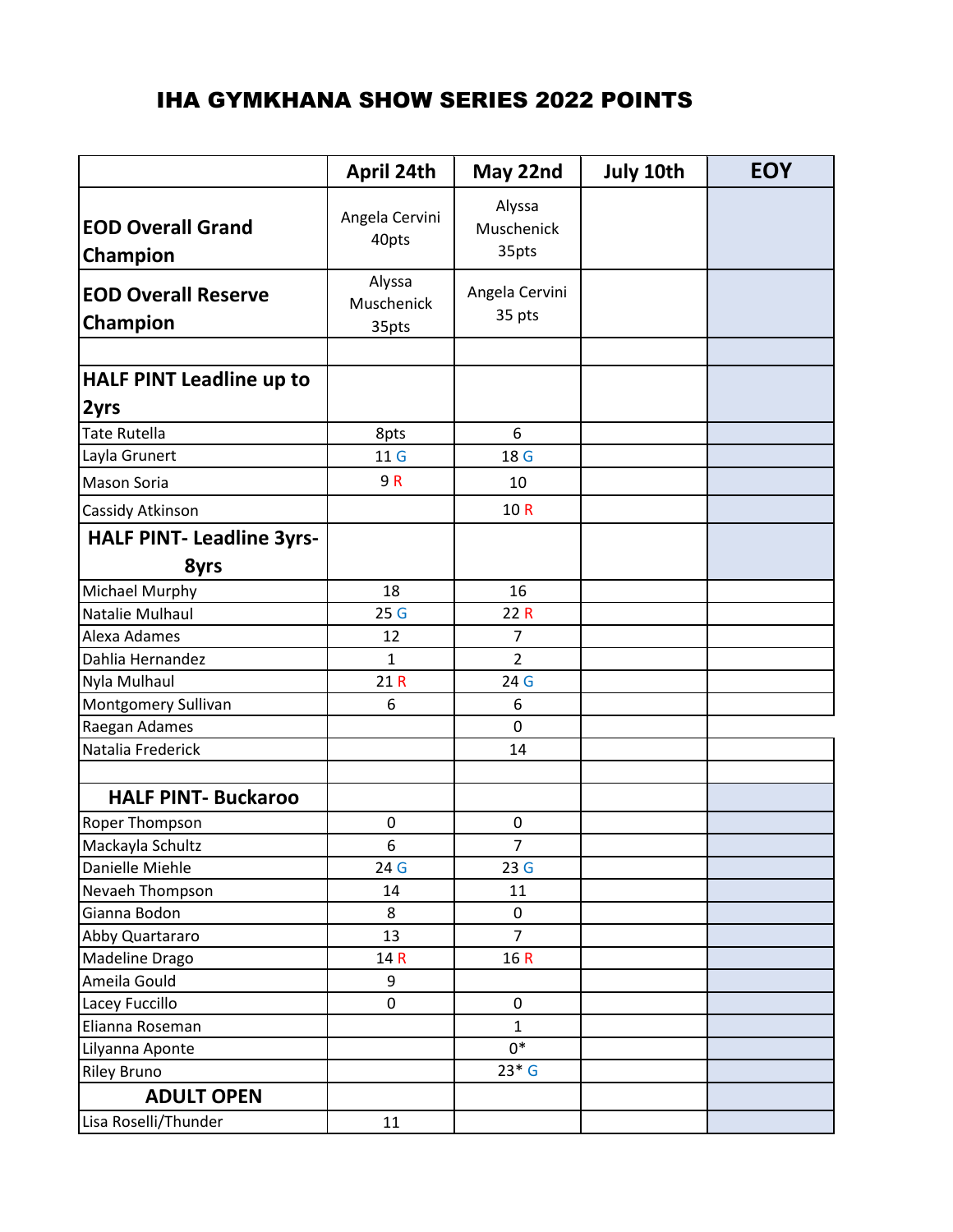| Angela Cervini/Blue         | 40 G            | 35 G            |  |
|-----------------------------|-----------------|-----------------|--|
| Lance Malone                | 8               | 8               |  |
| Dianne Boothe               | 12R             |                 |  |
| Jessi Hogan                 | 1               |                 |  |
| Dee Prunty/Aloha            | 5               | 4               |  |
| Kelly McCutchan             | 1               | 0               |  |
| Dee Prunty/Silver Fox       | 3               | $\mathbf 0$     |  |
| <b>April Greene</b>         | $\pmb{0}$       |                 |  |
| Angela Cervini/Jewel        | 8               | $\pmb{0}$       |  |
| Lisa DiDomenico             | 11              | 17              |  |
| Jennifer Thompson           | $\mathbf 0$     | $\mathbf 0$     |  |
| <b>Stephanie Proffe</b>     | $0*$            |                 |  |
| <b>Maddy Burling</b>        |                 | 11              |  |
| Jamie Barnett               |                 | $\mathbf 0$     |  |
| Alex Cella                  |                 | $\pmb{0}$       |  |
| <b>Haley Sorensen</b>       |                 | 0               |  |
| Francesca Anzalone          |                 | $\mathbf{1}$    |  |
| Vanessa Hudson              |                 | $\overline{2}$  |  |
| Janice Pearson              |                 | 25R             |  |
| Mikayla Ryder/Katniss       |                 | $7*$            |  |
| Mikayla Ryder/Extra         |                 | $0*$            |  |
| Danielle Santora            |                 | 4               |  |
| <b>ADULT NOVICE</b>         |                 |                 |  |
| Nichole Grunert             | 25G             | 27 <sub>G</sub> |  |
| Melanie Davidson            | 10              |                 |  |
| Dean Grunert                | 11 R            | 17R             |  |
| Nicole Almeida              | 3               | $0*$            |  |
| Olivia Atkinson             |                 | 3               |  |
| Tessa Van Florcke           |                 | $5*$            |  |
| <b>ADULT BEGINNER</b>       |                 |                 |  |
| Kayla Lebeau                | 9               |                 |  |
| Jen Mills                   | 15              | 8               |  |
| Sarah Chironno              | 21              | 16              |  |
| Shannon Quinn               | 6               |                 |  |
| Jorja Stadier               | 33 G            | 22              |  |
| Anna Mulhaul                | 9               | $\overline{2}$  |  |
| <b>Brittany Watcher</b>     | 4               | 1               |  |
| Samanatha Mulhaul           | $\overline{3}$  | $\mathbf 0$     |  |
| Ana Benrahnoune             | 28 R            | 24              |  |
| Josephine Smith             | 4               |                 |  |
| Bayleigh Rienecker          |                 | 31 G            |  |
| Reagan Biondi               |                 | 28 R            |  |
| Rachel Gearwar              |                 | $0*$            |  |
| <b>JUNIOR OPEN</b>          |                 |                 |  |
| Giulianna Cervini/Hollywood | 17 <sub>G</sub> | 7 R             |  |
| Giuliana Cervini/Juliet     | 12 R            | 11 <sub>G</sub> |  |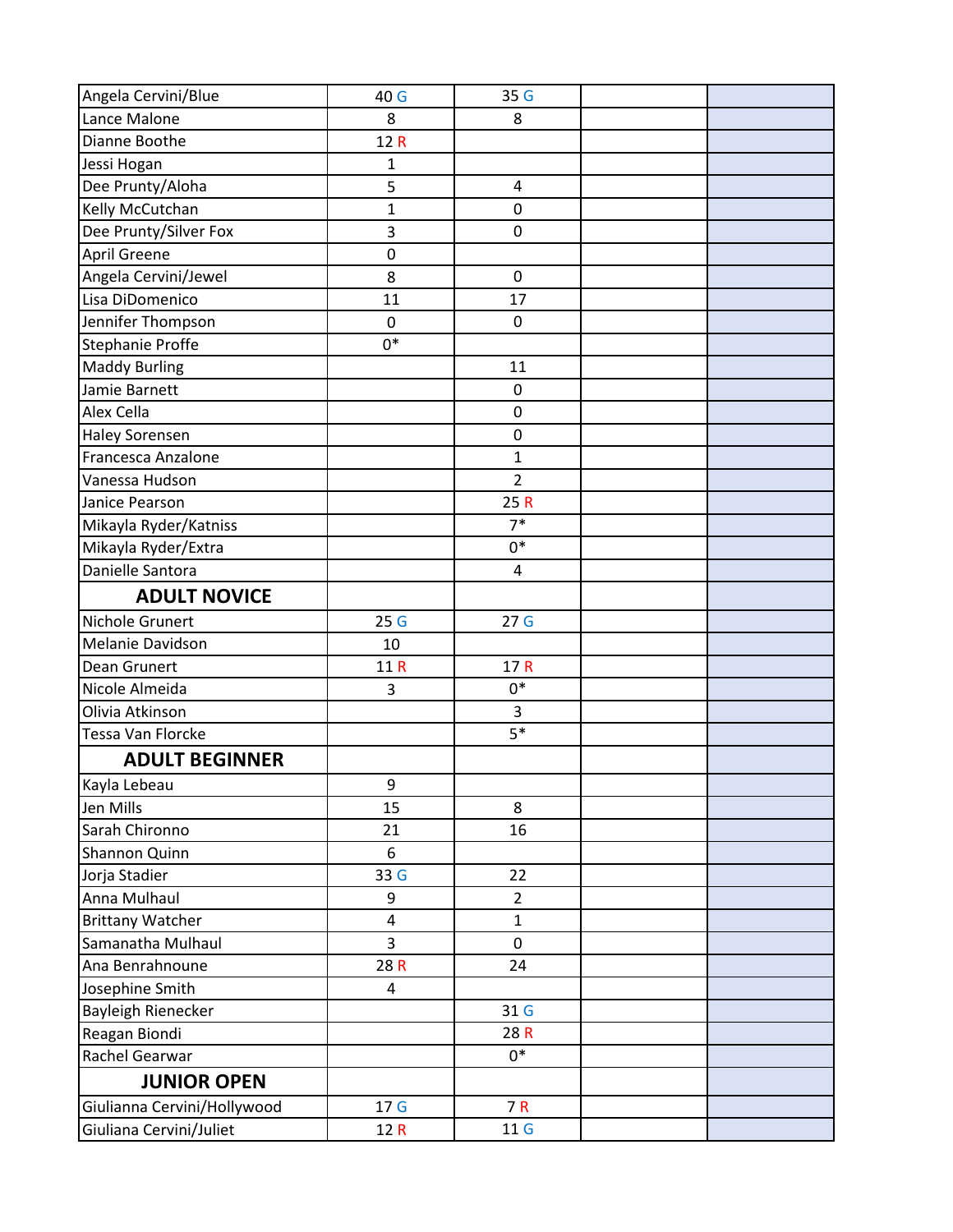| <b>JUNIOR NOVICE</b>                                |                          |                |  |  |
|-----------------------------------------------------|--------------------------|----------------|--|--|
| Patrick Tooker/Diamond                              | 23G                      | 26G            |  |  |
| Taylor Carpentieri                                  | 17R                      | 24 R           |  |  |
| Joley Donato                                        | 9                        | 8              |  |  |
| Lorelei Emmons                                      | 3                        |                |  |  |
| Patrick Tooker/Leo                                  | $6*$                     |                |  |  |
| Taryn Gatti                                         |                          | 8              |  |  |
| <b>JUNIOR BEGINNER</b>                              |                          |                |  |  |
| Samantha Krobatsch                                  | 22R                      | 23R            |  |  |
| Leanne Mills                                        | 19                       | 18             |  |  |
| Hailey Krobatsch                                    | 15                       | 6              |  |  |
| Alyssa Mushenick                                    | 35 G                     | 35 G           |  |  |
| Fiona Prunty/Sonny                                  | 8                        |                |  |  |
| Fiona Prunty/Ready to Rum                           |                          | 6              |  |  |
| <b>Adelina Hughes</b>                               | 5                        | 8              |  |  |
| Alyssa Silvestri                                    | $\mathbf{1}$             | 6              |  |  |
| Melissa Gentile/Mind Your                           | $\overline{2}$           | 0              |  |  |
| <b>Business</b>                                     |                          |                |  |  |
| Melissa Gentile/WRSS Wyatt's                        |                          | 6              |  |  |
| Finest                                              |                          |                |  |  |
| Mandi Fasano                                        | 21                       | 9              |  |  |
| Leah Goldner                                        | 4                        | 4              |  |  |
| <b>Brianna Eckert</b>                               | $\mathbf 0$              | $\overline{1}$ |  |  |
| Damien DeRosa                                       |                          | 10             |  |  |
|                                                     |                          |                |  |  |
| <b>FULL PINT</b>                                    |                          |                |  |  |
| Lisa Roselli/Magilla                                | 13                       |                |  |  |
| <b>Ken Yanke</b>                                    | 34 G                     | 13R            |  |  |
| Josephine Leggio                                    | $\pmb{0}$                |                |  |  |
| Lenny Leggio                                        | 17                       |                |  |  |
| Lori Sorenson                                       | 28R                      | 22G            |  |  |
| <b>Stacey Stump</b>                                 | 3                        |                |  |  |
| Anna Prunty                                         | 9                        | $\overline{7}$ |  |  |
| Pat Ruckel                                          | 13                       |                |  |  |
| <b>Carol Potts</b>                                  | $\overline{7}$           |                |  |  |
| Peggy Stever                                        | $\overline{7}$           |                |  |  |
|                                                     |                          |                |  |  |
| * Does not meet end of year requirements for awards |                          |                |  |  |
|                                                     |                          |                |  |  |
| <b>FASTEST TIME AWARDS</b>                          | AS OF 5/22/22            |                |  |  |
| Cloverleaf                                          | Patrick Tooker<br>17.659 |                |  |  |
|                                                     | Janice Pearson           |                |  |  |
| Dash                                                | 7.972                    |                |  |  |